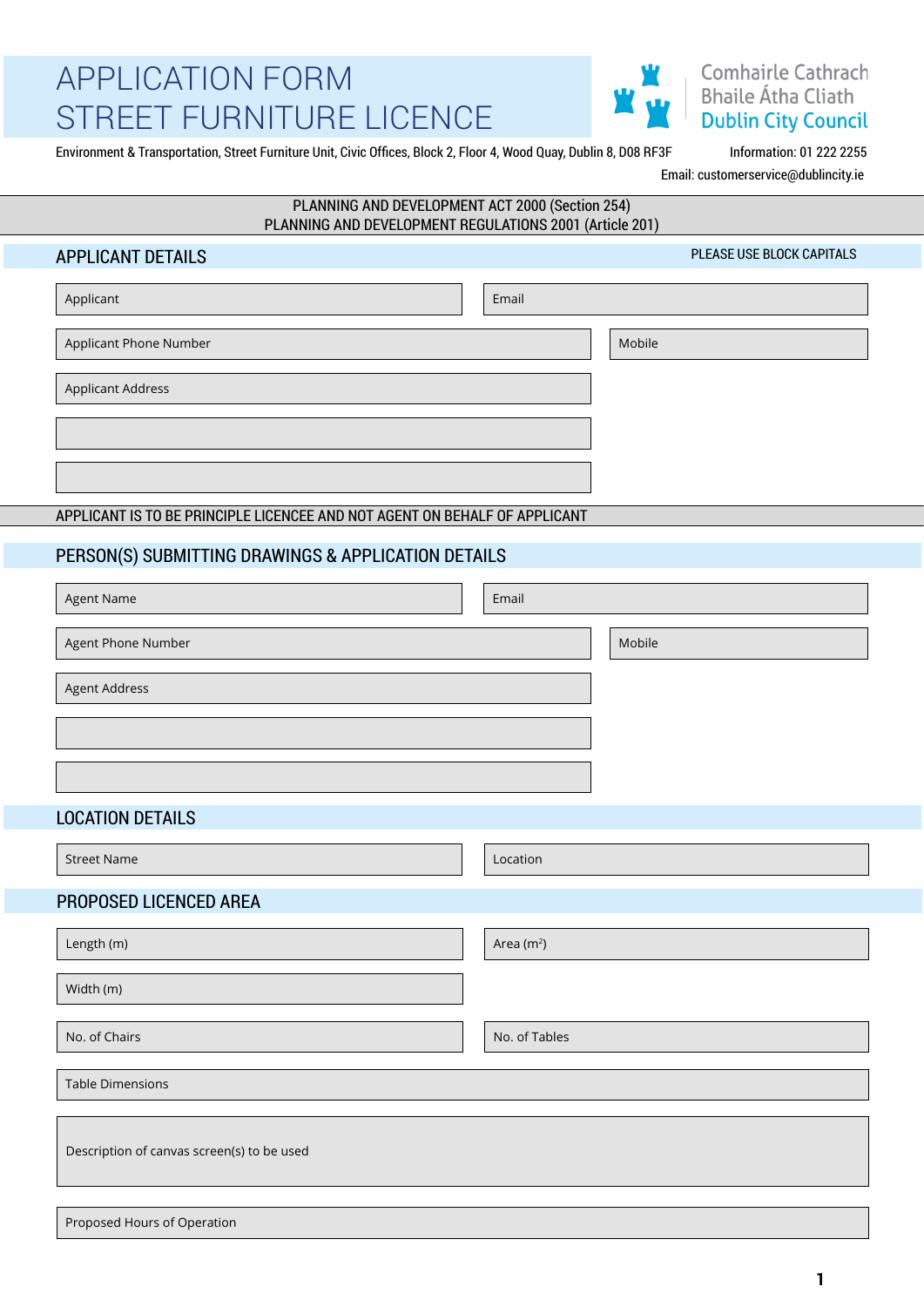

#### Environment & Transportation, Street Furniture Unit, Civic Offices, Block 2, Floor 4, Wood Quay, Dublin 8, D08 RF3F Information: 01 222 2255

| State Applicant's legal interest in premises |
|----------------------------------------------|
| (i.e. freehold, leasehold etc.)              |

Name of Insurance Company

Policy No.

Expiry Date

### CALCULATION OF LICENCE FEE/SPACE RENTAL CHARGE

| <b>Application Fee</b>                                           |                                           | €100 |
|------------------------------------------------------------------|-------------------------------------------|------|
|                                                                  |                                           |      |
| Number of Tables                                                 | No. Tables x €125 per Table               | €    |
|                                                                  |                                           |      |
| Street Space Rental (See table A overleaf for details of charge) |                                           |      |
|                                                                  |                                           |      |
| Total Area under 4m <sup>2</sup>                                 | $m^2$ x $\epsilon$ 200 per m <sup>2</sup> | €    |
|                                                                  |                                           |      |
| Total Area over 4m <sup>2</sup>                                  | $m^2x \in$<br>per $m2$                    | €    |
|                                                                  |                                           |      |
|                                                                  | Total                                     | €    |

#### DECLARATION

I confirm that all the above information is correct. I am aware that if a licence is granted it does not exempt me from the provisions of any other legislation. I am aware that advertising boards on the public pavement are not permitted at any time and will be removed by Dublin City Council.

I have been notified that breaches of the Conditions of this licence may lead to this licence being suspended or revoked.

I have read and agree to abide by the general conditions that apply in respect of street furniture licences and by any specific conditions, which may be attached to the licence by Dublin City Council.

I agree to pay the licence fee and space rental charge, within two weeks of notification by Dublin City Council of a decision to grant a licence.

| PRINT NAME                     | Applicant       | Amount Paid by Applicant |  |  |
|--------------------------------|-----------------|--------------------------|--|--|
| Signature                      | Applicant       | Date                     |  |  |
| Licence Application number     |                 | Date Recieved            |  |  |
| Application Fee Receipt number |                 | OFFICE USE ONLY          |  |  |
| Signature                      | Form Checked by | Date                     |  |  |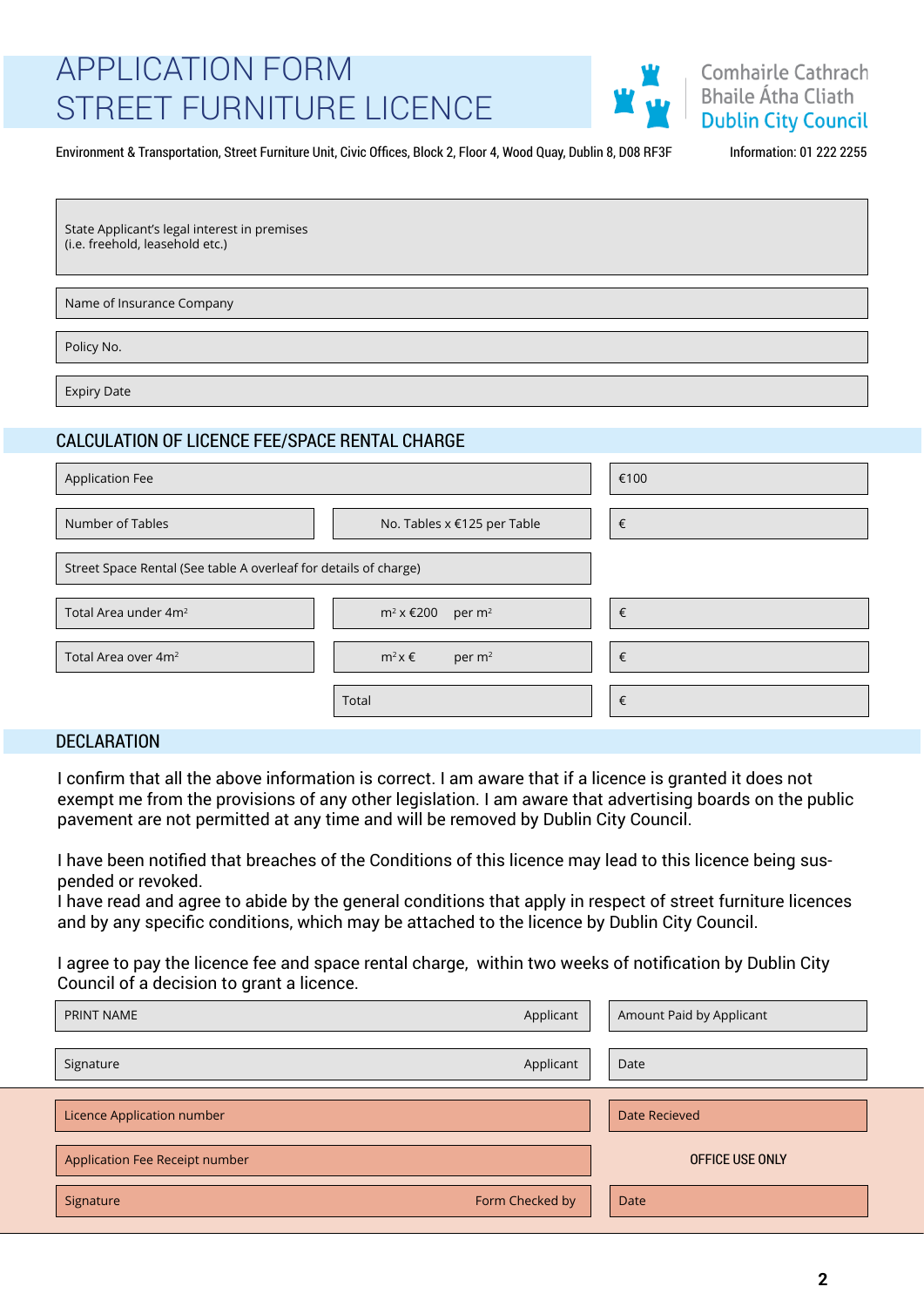Comhairle Cathrach **Bhaile Átha Cliath Dublin City Council** 

Environment & Transportation, Street Furniture Unit, Civic Offices, Block 2, Floor 4, Wood Quay, Dublin 8, D08 RF3F Information: 01 222 2255

#### APPLICATION PROCEDURE

Applications for street furniture licences are dealt with under the Planning & Development Regulations, 2001 (made under the Planning & Development Act, 2000).

Every licence is issued subject to the General Conditions for street furniture licences (see pages below). In addition specific conditions may be applied in respect of a particular licence. The issue of a licence is subject to payment of an application fee, a licence fee and a space rental charge. Acceptable evidence of public Liability Insurance Cover indemnifying Dublin City Council must also be provided.

Prior to formally submitting an application, the applicant should contact the Street Furniture Unit, Dublin City Council at 2222546 / 2223802 to arrange an on-site consultation meeting. The purpose of the meeting is to establish if capacity exists on the pavement to accommodate the proposed number of tables and chairs etc. taking into account the existing street furniture and the convenience and safety of road users, including pedestrians. This meeting is consultative only, and does not bind Dublin City Council to issue a licence.

A licence may only be granted for an area immediately adjacent to the premises, which is under the applicant's control.

Following the on-site meeting the applicant should do the following:

1. Publish a Notice in the newspaper of the making of an application. The notice must be in the prescribed format (see example), must appear in a daily newspaper circulating in Dublin and must be published not earlier than two weeks prior to the date of lodgement of the application. A copy of the notice must be included with the licence application.

2. Erect a Site Notice in the prescribed format (see page 5 below) in relation to making of an application. The Site Notice shall be placed on the site of the application for a period of two weeks from the date of lodgement of the application. The applicant must furnish photographic proof of erection/existence of the required Site Notice with the licence application.

The notice in the newspaper and the site notice must contain the following information:

- i. The name of the applicant,
- ii. Details of the street furniture to be placed on the public footpath including the number tables and chairs,
- iii. The address to which the licence application relates,
- iv. The extent of the area to which the licence will apply, in square metres.

The newspaper notice and site notice must state that the application may be inspected at the offices of the Street Furniture Unit, Dublin City Council, Block 2, Floor 4, Civic Offices, Wood Quay, Dublin, 8 and that observations etc. on the licence application may be submitted in writing to the above address within a period of 5 weeks from the date the application is lodged.

3. Return a completed application form with enclosures to: Dublin City Council, Street Furniture Unit, Block 2, Floor 4, Civic Offices, Dublin 8.

If a licence is granted, an annual street space rental charge, based on the area covered by the licence will be applied for the use of the public footpath. In addition, a licence fee of €125 per annum per table will apply. Fees are payable before a licence will be issued.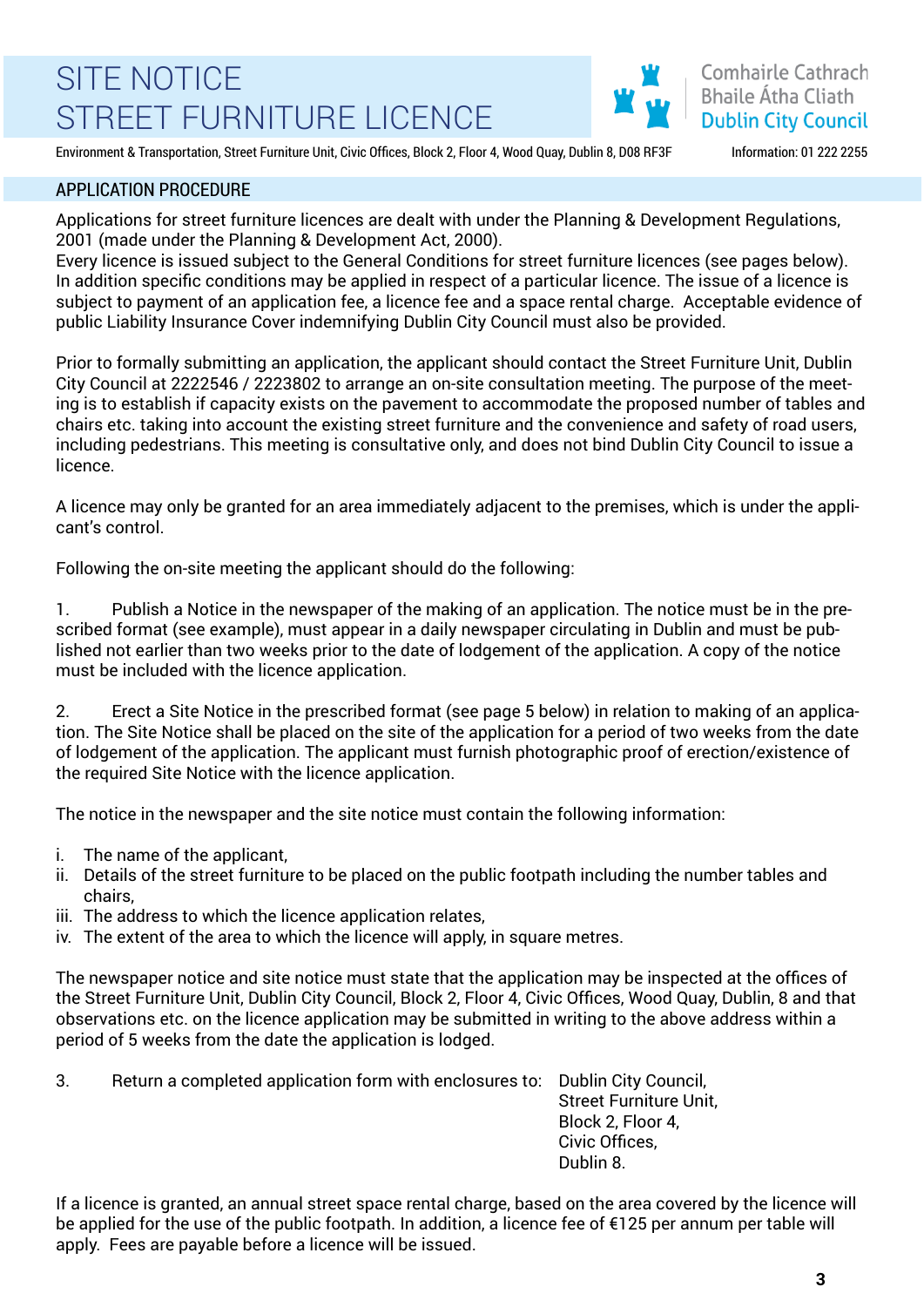

Environment & Transportation, Street Furniture Unit, Civic Offices, Block 2, Floor 4, Wood Quay, Dublin 8, D08 RF3F Information: 01 222 2507

#### **Details of all other Street Furniture to be placed on the public footpath must be supplied but are not subject to further charges.**

#### **Notes:**

(a) The applicant may be required to submit either of the following:

- i. Evidence that food is sold for consumption on the premises.
- ii. Evidence than an Intoxicating Liquor Licence has been issued in respect of the premises.
- iii. Details of screens proposed to enclose the licensed area.

(b) All applications must be made on the official application form (pages 6 & 7 of this leaflet) and must be accompanied by 4 x 1/100 scale drawings of the area to be licensed indicating the following:

All utilities/services in the area including lampposts, bollards, fire hydrants, manholes, cycle stands, litter bins and all 'in situ' items of street furniture, etc. within 10m of the proposed area.

Dimensions of the proposed licensed area and the location and dimensions of the tables, chairs or other items of furniture to be located within the area and

A site location map and photograph of the premises, with site notice in situ.

4. If any of these requirements are omitted, the application may be deemed invalid and returned to the applicant.

5. Objections/representations in relation to an application must be lodged within five weeks from the date of the application.

#### CHECK LIST

#### **Included?**

| All applications must be made on the official application form (pages<br>1 & 5 of this leaflet) and must be accompanied by 4 No. 1/100 scale<br>drawing indicating the following:<br>All above ground utilities/services in the area including lamp-<br>$\bullet$<br>posts, bollards, fire hydrants, manholes, cycle stands, litter bins<br>and all 'in situ' items of street furniture, etc. located within 10me-<br>tres of the proposed area.<br>Dimensions of the proposed licensed area and the location and<br>$\bullet$ | Yes                             | No                   |  |
|--------------------------------------------------------------------------------------------------------------------------------------------------------------------------------------------------------------------------------------------------------------------------------------------------------------------------------------------------------------------------------------------------------------------------------------------------------------------------------------------------------------------------------|---------------------------------|----------------------|--|
| dimensions of the roposed tables and chairs.<br>A site location map 1/1000 and photograph with site notice in<br>$\bullet$<br>place.<br>4 No. Photographs of the the premises with the site notice in situ.<br>$\bullet$<br>4 No. Copy of the the newspaper advertisment.<br>$\bullet$<br>Non-refundable application fee of €100<br>$\bullet$                                                                                                                                                                                  | Yes<br>Yes<br><b>Yes</b><br>Yes | No<br>No<br>No<br>No |  |

If any of these requirements are omitted, the application may be deemed invalid and returned to the applicant.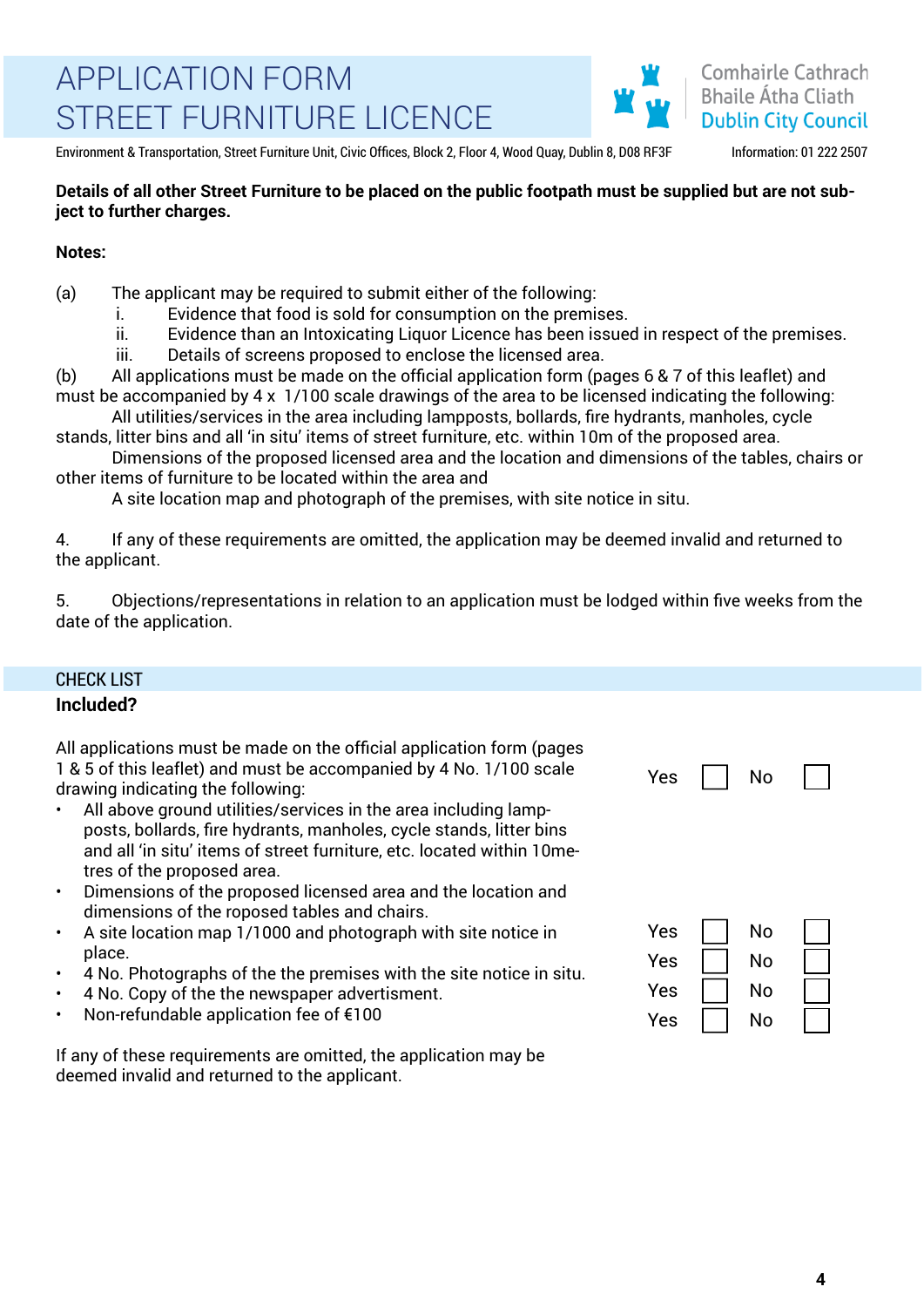

**Comhairle Cathrach Bhaile Átha Cliath Dublin City Council** 

Environment & Transportation, Street Furniture Unit, Civic Offices, Block 2, Floor 4, Wood Quay, Dublin 8, D08 RF3F Information: 01 222 2255

SITE NOTICE

### DUBLIN CITY COUNCIL STREET FURNITURE LICENCE APPLICATION

 $I/WE$ INTEND TO APPLY FOR A LICENCE TO PLACE STREET FURNITURE ON THE PUBLIC FOOTPATH IN FRONT OF THIS PREMISES. THE STREET FURNITURE WILL CONSIST OF

\_\_\_\_\_\_\_\_\_\_\_\_\_\_\_\_\_\_\_\_\_\_\_\_\_\_\_\_\_\_\_\_\_\_\_\_\_\_\_\_\_\_\_\_\_\_\_\_\_\_\_\_\_\_\_\_\_\_\_\_\_\_\_\_\_\_\_\_\_\_\_\_\_\_\_\_\_\_\_\_\_\_\_\_\_\_\_\_\_\_\_\_\_\_\_\_\_\_\_\_\_\_\_\_\_\_\_\_\_\_\_\_\_\_\_

\_\_\_\_\_\_\_\_\_\_\_\_\_\_\_\_\_\_\_\_\_\_\_\_\_\_\_\_\_\_\_\_\_\_\_\_\_\_\_\_\_\_\_\_\_\_\_\_\_\_\_\_\_\_\_\_\_\_\_\_\_\_\_\_\_\_\_\_\_\_\_\_\_\_\_\_\_\_\_\_\_\_\_\_\_\_\_\_\_\_\_\_\_\_\_\_\_\_\_\_\_\_\_\_\_\_\_\_\_\_\_\_\_\_\_

\_\_\_\_\_\_\_\_\_\_\_\_\_\_\_\_\_\_\_\_\_\_\_\_\_\_\_\_\_\_\_\_\_\_\_\_\_\_\_\_\_\_\_\_\_\_\_\_\_\_\_\_\_\_\_\_\_\_\_\_\_\_\_\_\_\_\_\_\_\_\_\_\_\_\_\_\_\_\_\_\_\_\_\_\_\_\_\_\_\_\_\_\_\_\_\_\_\_\_\_\_\_\_\_\_\_\_\_\_\_\_\_\_\_\_

THIS LICENCE APPLICATION MAY BE INSPECTED BETWEEN THE HOURS OF 9.00 a.m  $-$  1.00 p.m AND FROM 2.15 p.m  $-$  4.30 p.m MONDAY TO FRIDAY EXCLUDING BANK HOLIDAYS AT THE OFFICES OF:

DUBLIN CITY COUNCIL STREET FURNITURE UNIT BLOCK 2, FLOOR 4 CIVIC OFFICES WOOD QUAY DUBLIN 8

SUBMISSION OR OBSERVATIONS IN RELATION TO THIS APPICATION MAY BE MADE IN WRITING TO DUBLIN CITY COUNCIL AT THE ABOVE ADDRESS WITHIN 5 WEEKS FROM THE DATE OF LODGEMENT OF THE APPLICATION

SIGNED: \_\_\_\_\_\_\_\_\_\_\_\_\_\_\_\_\_\_\_\_\_\_\_\_\_\_\_\_\_\_\_\_\_\_\_\_\_\_\_\_\_\_\_\_\_\_\_\_\_\_\_\_ ADDRESS: \_\_\_\_\_\_\_\_\_\_\_\_\_\_\_\_\_\_\_\_\_\_\_\_\_\_\_\_\_\_\_\_\_\_\_\_\_\_\_\_\_\_\_\_\_\_\_\_\_\_\_\_ \_\_\_\_\_\_\_\_\_\_\_\_\_\_\_\_\_\_\_\_\_\_\_\_\_\_\_\_\_\_\_\_\_\_\_\_\_\_\_\_\_\_\_\_\_\_\_\_\_\_\_\_ \_\_\_\_\_\_\_\_\_\_\_\_\_\_\_\_\_\_\_\_\_\_\_\_\_\_\_\_\_\_\_\_\_\_\_\_\_\_\_\_\_\_\_\_\_\_\_\_\_\_\_\_

DATE OF ERECTION OF SITE NOTICE: \_\_\_\_\_\_\_\_\_\_\_\_\_\_\_\_\_\_\_\_\_\_\_\_\_\_\_\_\_\_\_\_\_\_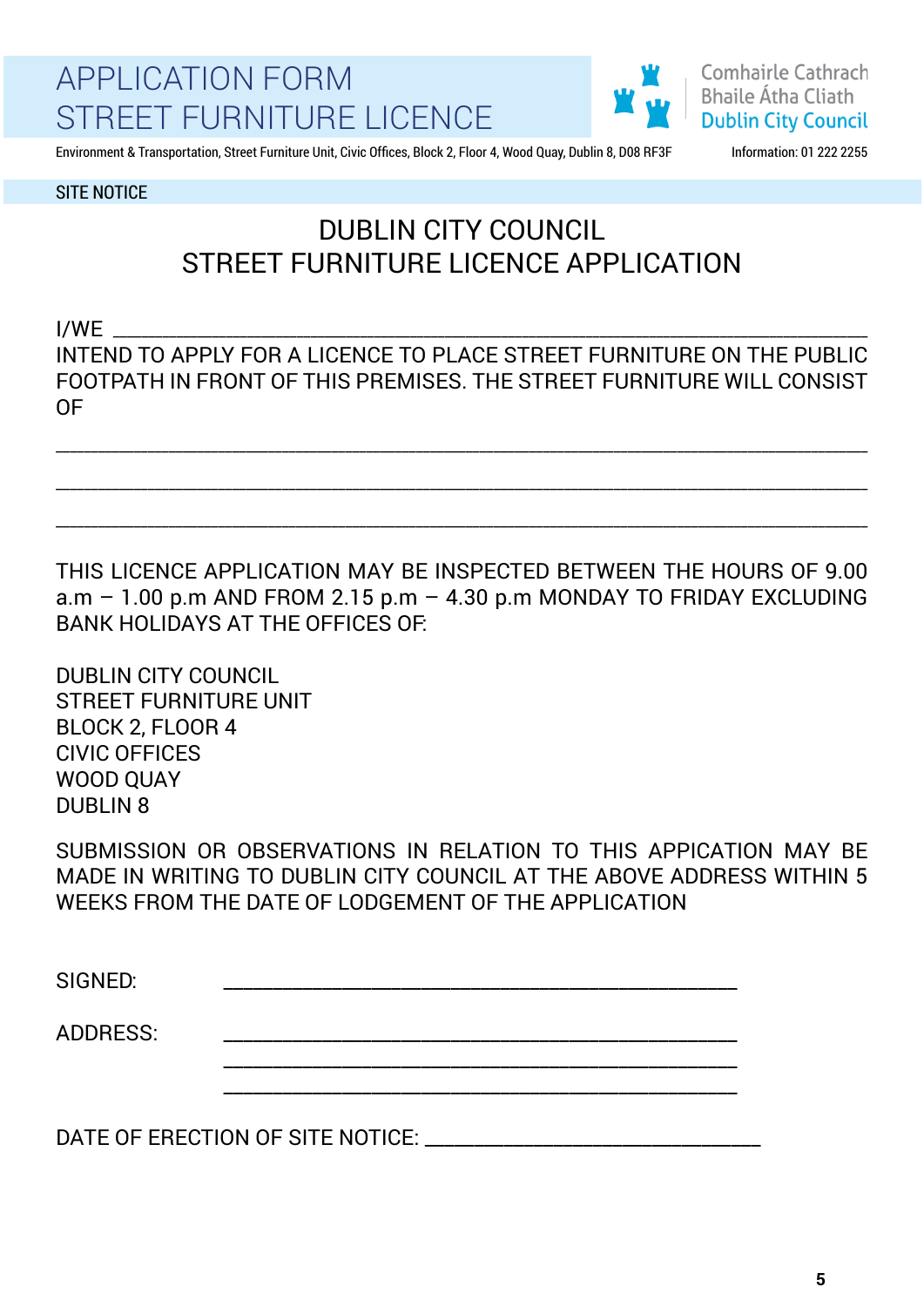Comhairle Cathrach **Bhaile Átha Cliath Dublin City Council** 

Environment & Transportation, Street Furniture Unit, Civic Offices, Block 2, Floor 4, Wood Quay, Dublin 8, D08 RF3F Information: 01 222 2255

#### GENERAL CONDITIONS

1. The granting of this licence refers only to the placing of tables and chairs etc. on a public footpath immediately adjacent to the applicant's property. It does not permit any advertising or the storage and display of goods at the location.

2. The maximum number of tables and chairs including dimensions, and total area of required street space in square metres shall be as specified in the licence.

3. The licensed area for tables and chairs shall be enclosed by way of screens, the design of which, including material proposed to be used, must be approved by Dublin City Council.

4. A copy of the licence shall be prominently displayed at the main entrance outside the premises, so as to be clearly visible by members of the public and officials of Dublin City Council. The licence will be deemed invalid if on inspection items are found in the licensed area for which a licence has not been granted.

5. The granting of a licence does not automatically guarantee the renewal in subsequent years.

6. The licensee shall not sub-let the licensed area.

7. A change in use of the licensed area will require the submission of a new licence application.

8. The granting of a street furniture licence may not be taken as authorisation to proceed with building or other operations in respect of which the permission of Dublin City Council may be necessary under any other legislation.

9. The licensee shall maintain the area used for tables and chairs or other furniture in an acceptable condition so as not to constitute a nuisance. He/she shall indemnify Dublin City Council against all actions, suits, claims, demands by any person arising from injury or damage to person or property in consequence of the placement of the said table and chairs or other furniture on the footpath.

10. The Licensee shall be required to submit for inspection to Dublin City Council, and to continue to maintain a Public Liability Insurance policy, which provides cover to a minimum value of €6.5 million indemnifying Dublin City Council against third party claims.

11. (a) Furniture and other items shall be removed immediately if requested by Dublin City Council. Equally, Dublin City Council reserves the right to cancel, suspend or vary the terms of the licence at any time. No claim for damages or loss of income under any heading shall be taken against Dublin City Council for suspending, cancelling or varying the terms of the licence.

No claim for compensation shall be entertained in respect of damages or losses suffered as a direct or indirect consequence of the maintenance requirements of any statutory undertaker.

(c) All costs incurred by Dublin City Council, including any repairs to the public road and services necessary arising as a result of the operation of the licence, shall be at the expense of the licensee. Only Dublin City Council shall carry out work on the public road/footpath. The licensee shall enter into an agreement with Dublin City Council to pay for any repairs to the footpath or public roadway arising from the licence.

(d) Holes may not be made in the public road/footpath without the permission of Dublin City Council.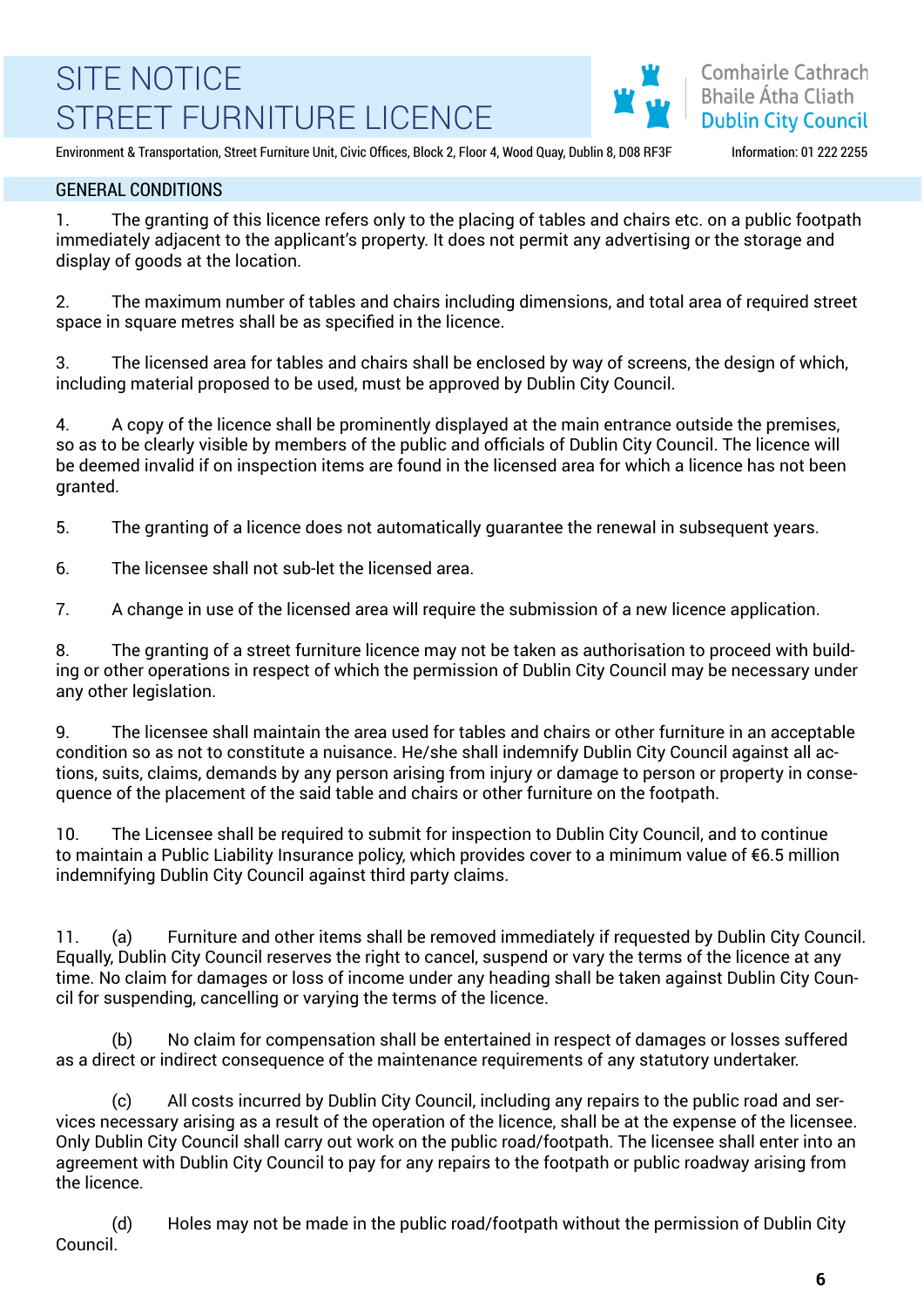

Environment & Transportation, Street Furniture Unit, Civic Offices, Block 2, Floor 4, Wood Quay, Dublin 8, D08 RF3F Information: 01 222 2255

#### GENERAL CONDITIONS

12. A clear and direct entry between the public footpath and the entrance to the premises shall be maintained at all times.

13. The tables and chairs or other items of street furniture etc, shall not obstruct visibility at junctions, accesses, etc.

14. No musical apparatus shall be used within the licensed area. And no music etc. shall be played or broadcast within the licensed area.

15. Access for maintenance purposes to public lighting equipment and the associated under-ground or over-head services shall be available at all times.

16. The licensed area shall not enclose any public lighting columns or apparatus or use public lighting equipment for unauthorised supports or attachments.

17. The siting of temporary structures in the vicinity shall be such as not to increase the hazard level of public lighting equipment beyond that normally experienced in the street environment.

18. Removal of public lighting equipment in the vicinity of proposed temporary structures will only be considered in exceptional cases. In these circumstances, the full cost of removal and relocation will be borne by the licence applicant.

19. All water main covers, sewer manholes and service access points for utilities shall be accessible at all times.

20. No table or chair or other item of street furniture shall be positioned over a fire hydrant.

21. If intoxicating liquor is being served in the area covered by this licence, the licencee must also comply with the requirements of the Intoxicating Liquor Acts. The attention of the Licensee is also drawn to the Corporation of Dublin Intoxicating Liquor Bye-Laws, July 2000, which prohibit the consumption of intoxicating liquor in public places. Failure to comply with the provisions of the Act & Bye Laws may result in the withdrawal of the Street Furniture Licence.

22. Dublin City Council may reduce the licensed area in any particular case, where the occupied space is required in the interests of public safety to facilitate an event during the course of the licence period.

23. The tables and chairs or other furniture shall be of robust and stable construction to prevent movement in adverse wind conditions.

24. Screens as agreed by Dublin City Council are subject to the following conditions;

- Screens to be plain, coloured or neutral canvas type, not more than 1 metre high, spanning between or framed by simple metal type posts.
- Screens to be manufactured from flame/fire retardant material.
- Base plates or weighted bases to screening posts must not extend outside the licensed area.
- All screens, posts and bases must be demountable.
- Screens must be sufficiently robust to prevent overturning in adverse wind conditions.
- No advertising apart from the name of the premises to be used on the screens, without the permission of Dublin City Council.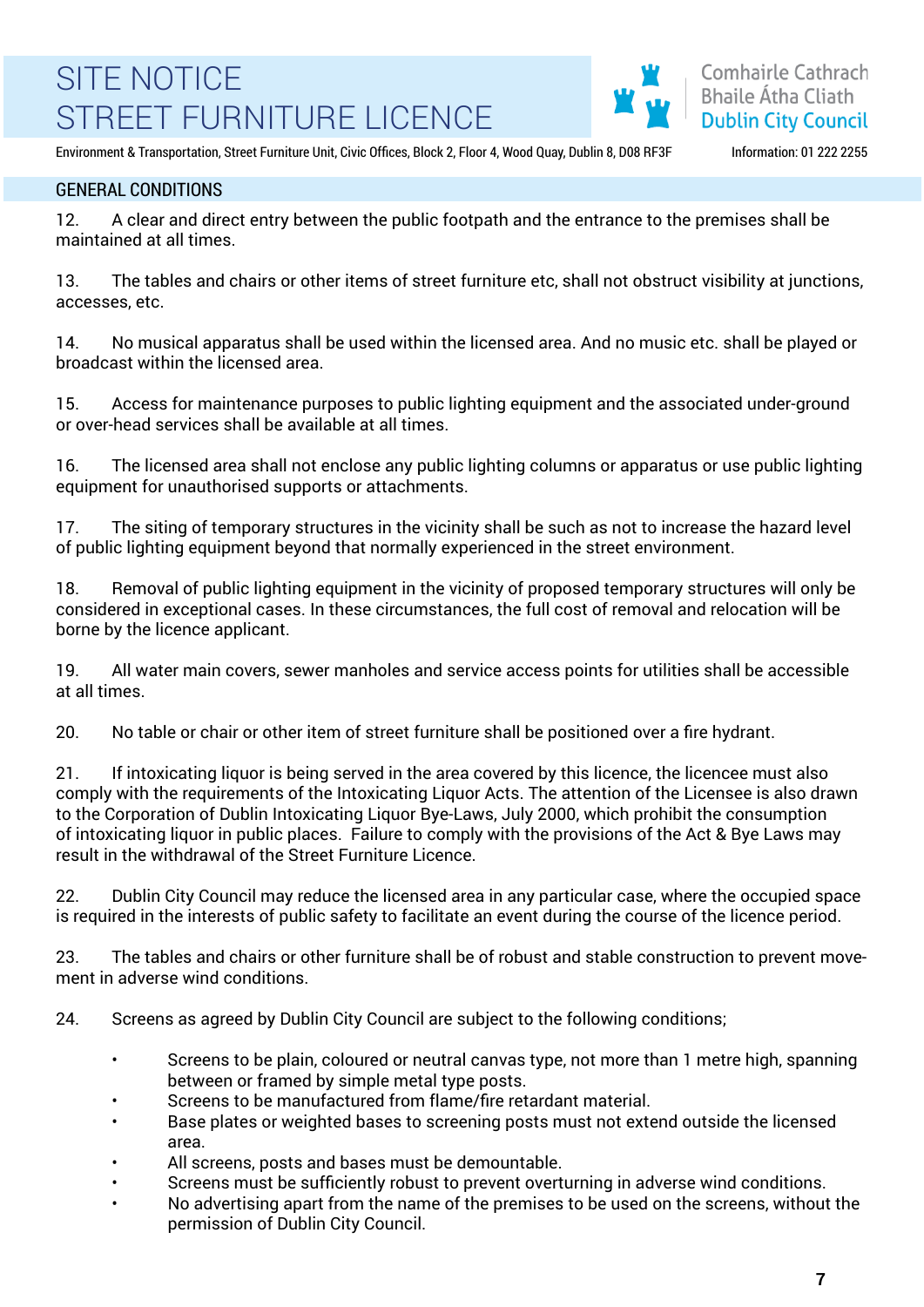

Environment & Transportation, Street Furniture Unit, Civic Offices, Block 2, Floor 4, Wood Quay, Dublin 8, D08 RF3F Information: 01 222 2255

#### GENERAL CONDITIONS

25. Colour type and size of logos, lettering and names applied to the screens, ancillary equipment etc, must be approved by Dublin City Council.

26. Side awnings or front awnings may only be used to cover the licensed area where planning permission has been granted.

- 27. Heating appliances are subject to the following conditions;
	- No heaters are to be used without written approval from the Chief Fire Officer, Dublin City Council.
	- Heating appliances and seating must be located so as not to obstruct escape routes.
	- LPG cylinders must be stored in accordance with the recommendations contained in I.S. 3213: 1987 Code of Practice for the storage of LPG Cylinders and Cartridges
	- All heating appliances should have the CE Mark and must be installed by a competent installer, maintained and used strictly in accordance with the manufacturer's requirements.

28. The footpath clearance as specified in the licence must be maintained to front of the licensed area at all times. 'Footpath clearance' is defined as the distance between the front edge of the licensable area and the edge of the footpath or the inside edge of any street furniture elements, bollards, columns etc., wherever such exist.

29. Street Furniture may only be placed on the street between the times specified on the licence and will be removed except in cases where written permission has been obtained from Dublin City Council, not later than 10:00p.m daily.

**TABLE A**

| <b>TARIFF ZONE</b>                | AREA UNDER 4m <sup>2</sup> | AREA OVER 4m <sup>2</sup> |
|-----------------------------------|----------------------------|---------------------------|
| CITY CENTRE PEDESTRIANISED STREET | €200                       | €500                      |
|                                   |                            |                           |
| YELLOW TARIFF ZONE                | €200                       | €400                      |
| <b>RED TARIFF ZONE</b>            | €200                       | €300                      |
| OTHER AREAS                       | €200                       | €200                      |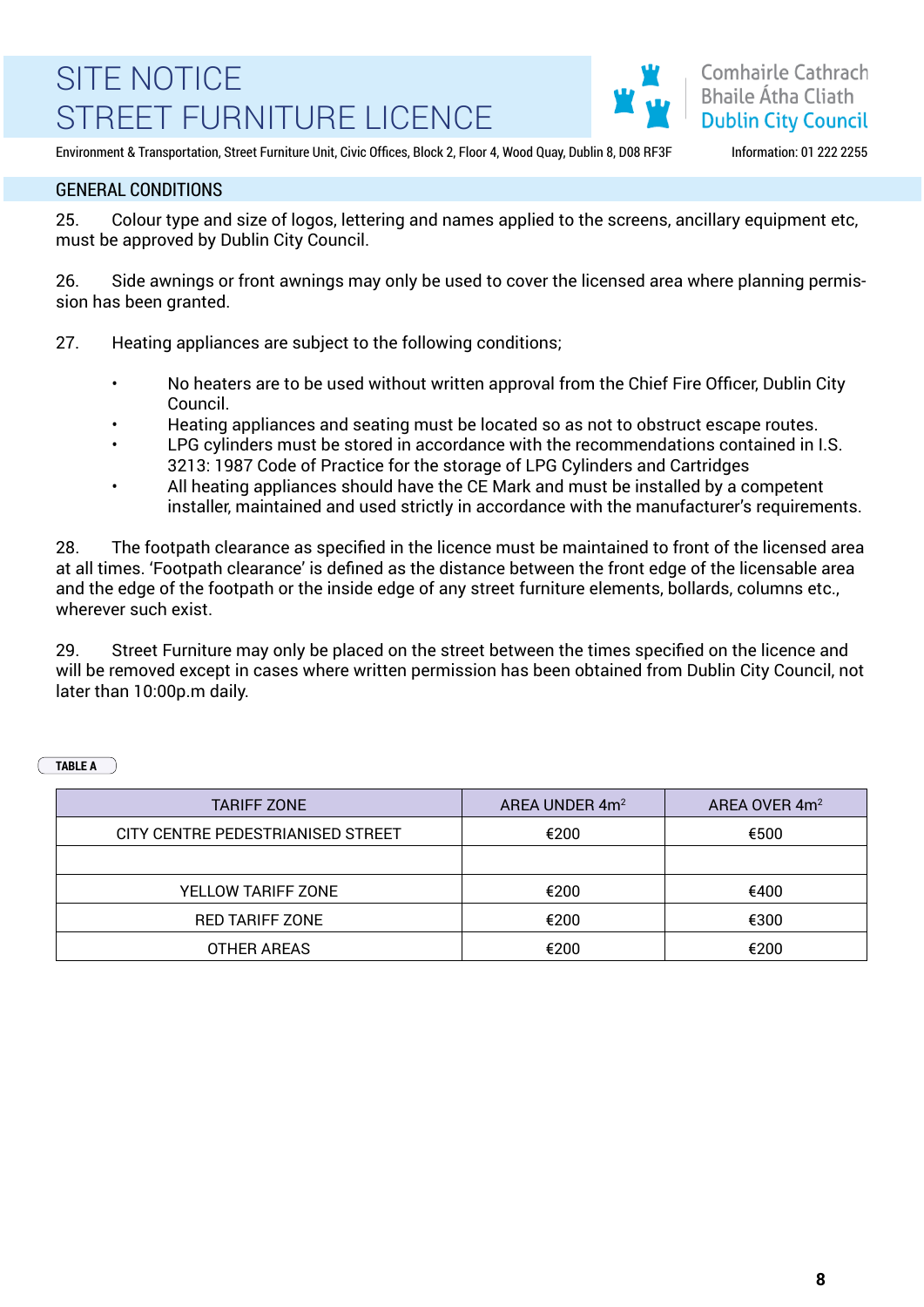

Comhairle Cathrach **Bhaile Átha Cliath Dublin City Council** 

Environment & Transportation, Street Furniture Unit, Civic Offices, Block 2, Floor 4, Wood Quay, Dublin 8, D08 RF3F Information: 01 222 2255

### GENERAL CONDITIONS